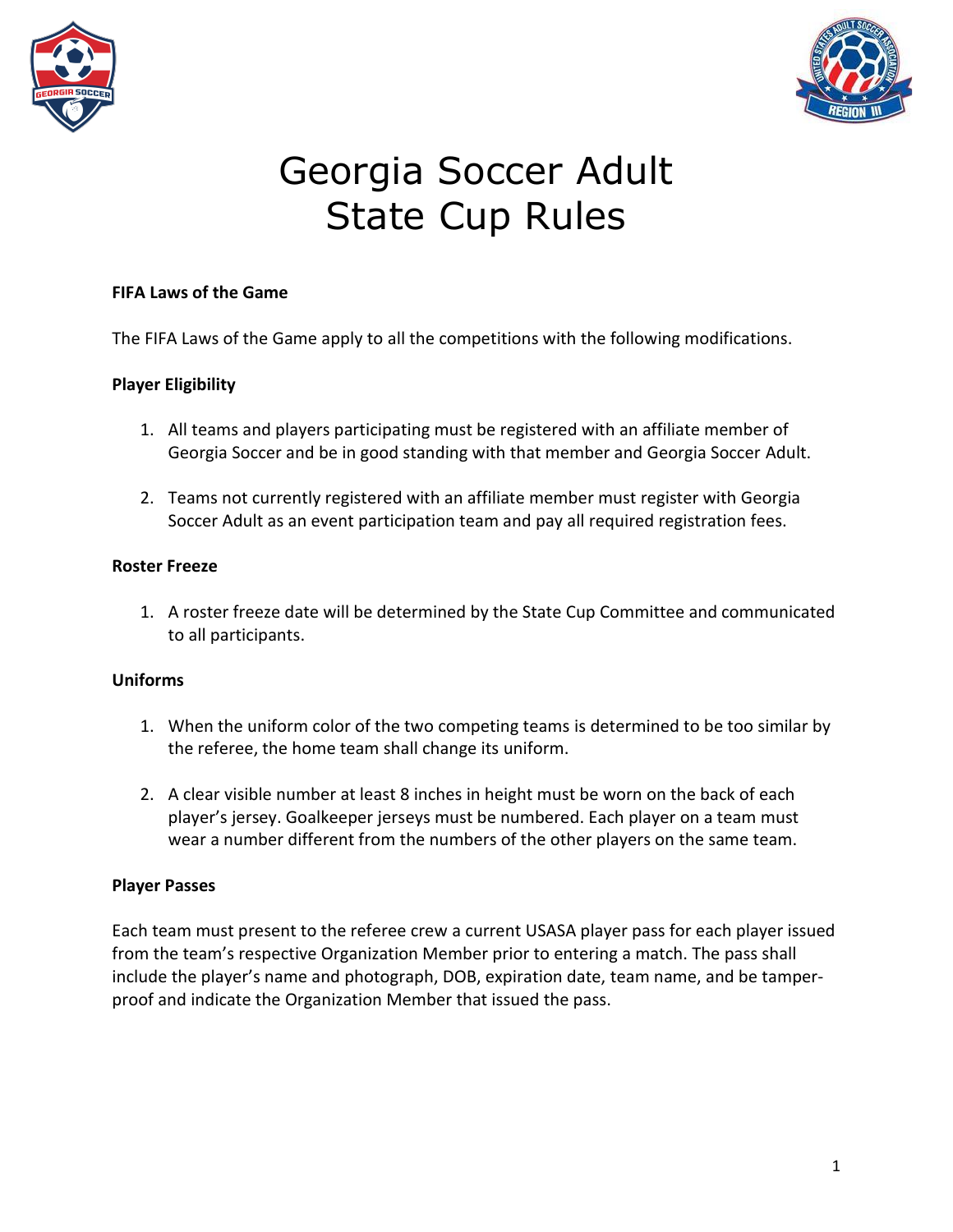



#### **Match Procedures**

- **1.** General Scheduling Matters
	- a. The State Cup Committee will set dates for each competition.
	- b. Two state representatives in each division of the competition, Men and Women's Amateur, Men's O-30 and O-40, will be declared to advance to the Region III Championship Competition. Georgia Soccer will report the advancing teams and team contact information, information of the qualifying method and teams entering in the state rounds.
	- c. Georgia Soccer must certify all team and player's eligibility.
	- d. The Team is responsible for the entry fee and bonds and can pay in one of the following ways.
		- i. With a Member Affiliate check
		- ii. With certified check or Money Order

## **2. International Player Clearances & Amateur Reinstatement**

Players must be eligible to play in the division they enter. It is the team's responsibility to obtain International Clearances and Amateur Status if so required. Both processes are done through US Soccer, neither USASA, nor Region III are involved in this process.

- a. Paperwork for International Clearances must be filed prior to the Regional Tournament. Paperwork for Amateur Status must be filed and approved prior to the State tournament. This process is not always a fast one. Please begin work on both International Clearances and Amateur Reinstatements.
- b. Players may participate in the State and Region III tournament so long as they have applied for International Clearances.
- c. Players must receive confirmed Amateur Status prior to participating in the Men's State or Region III Tournament. For information regarding Amateur Reinstatement, **[Please Click Here](https://www.georgiasoccer.org/file.aspx?DocumentId=2875)**
- d. For information regarding International Clearances, **[Please Click Here](https://www.ussoccer.com/federation-services/international-clearance/about)**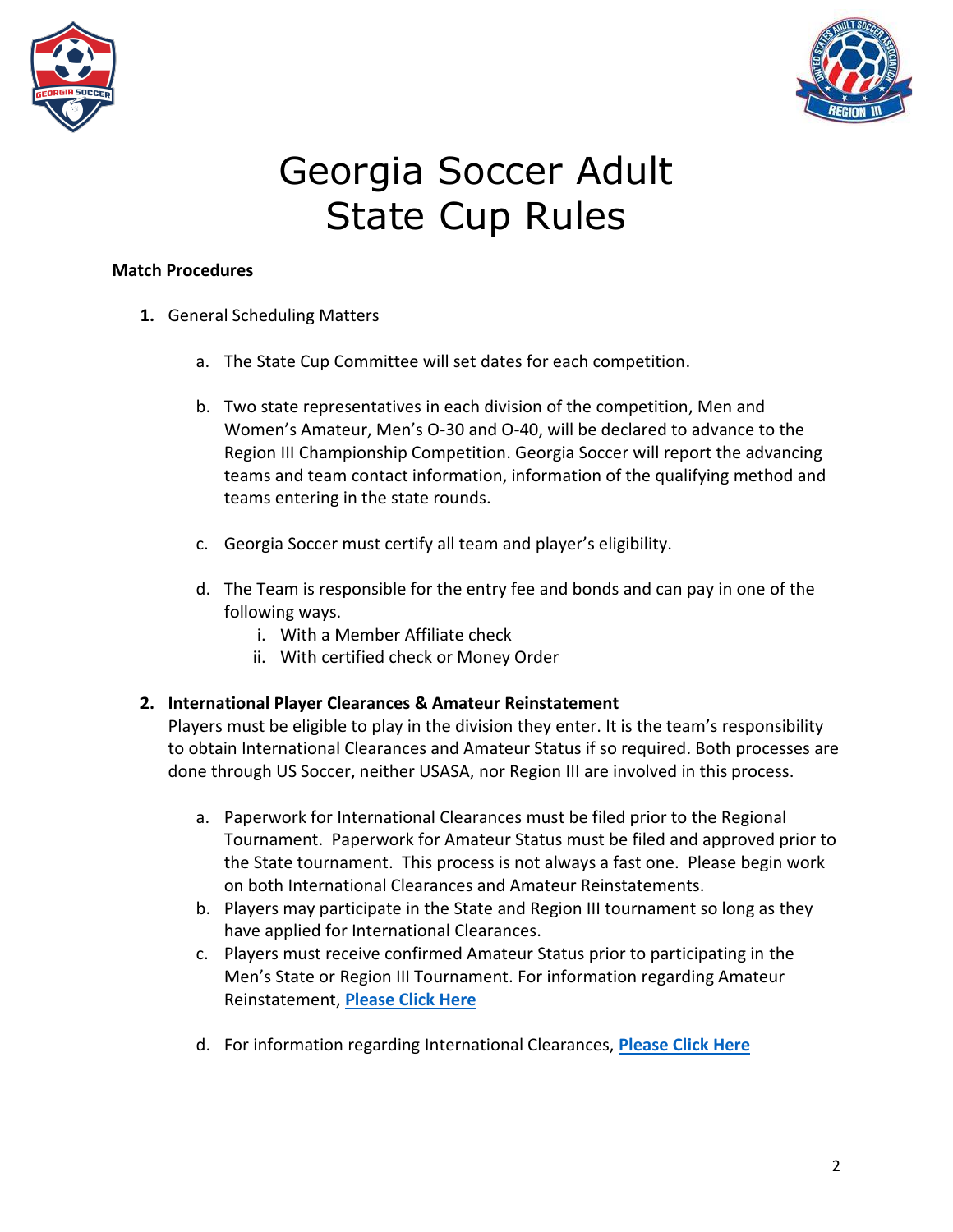



## **3. Match Day Roster**

- a. Teams will be allowed to roster no more than 22 players on their player pool form and may select no more than 18 players from that official Player Pool to be designated for its match day roster per match.
- b. A match day roster will be provided by the competition and must be submitted to the referee no later than 30 minutes prior to the start of the match. The form must indicate no more than 11 players that shall start the match and include the players who may enter as substitutes. The roster form shall include the first and last name of each player and the jersey number of the player. A total of 18 players allowed on the Match Day Roster.

## **4. Field & Equipment Requirements**

a. FIFA Laws of the game shall apply.

## **5. Length of Match**

- a. Each match shall be comprised of two 45-minute halves with a halftime interval not to exceed 15 minutes. In matches where a winner must be determined, if tied after regulation, 30 minutes of extra time will be played in two 15-minute periods. If still tied, then the winner will be determined by kicks from the penalty mark as prescribed by FIFA.
- b. For competitions played in a tournament format, where unforeseen circumstances arise, the length of the match and procedure to determine a winner in cases where a match is tied, and a winner needs to be determined may be modified. Such modifications shall be made by the Adult State Cup Committee at their sole discretion.

# **6. Substitutions**

- a. A maximum of 7 substitutions shall be allowed. A player who has been replaced by a substitute may not re-enter the match.
- b. Over40 Division and Women's Division will be allowed unlimited substitutions.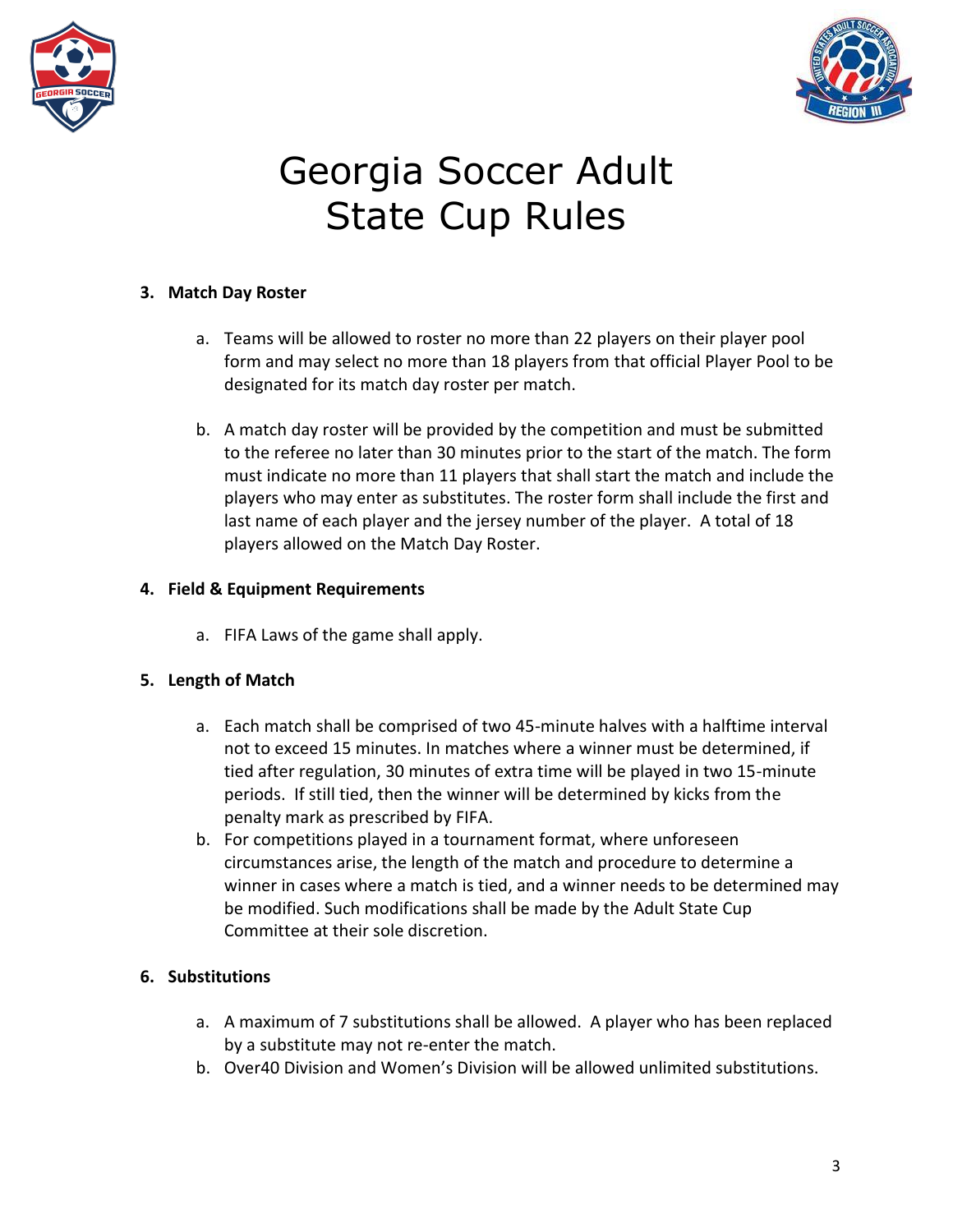



## **7. Match Play Format for Tournament Competition**

- a. The Adult State Cup Committee shall determine competition groupings committee based on the number of entries received, previous Cup results, the geographical distribution of teams, and the timeliness of applications received, as the priorities.
- b. Each team will play the other teams in their designated group as scheduled. The points for bracket standings are as follows: 3 points for the win, 1 point for a tie, 0 points for the loss.
- c. Tiebreakers For all competition, the following tie breakers will be used, in this exact order; Head-to-Head, Goal Differential, most goals scored, PK's. Forfeits will be scored as a 1-0 match.
- d. Group Tie Breakers Head-to-Head,
	- a. Greatest Goal Differential,
	- b. Most Goals Scored,
	- c. Kicks from the Mark (or coin toss if circumstance dictates)
- e. Second Place Tie Breakers Most Points,
	- a. Greatest Goal Differential,
	- b. Most Goals Scored,
	- c. Kicks from the Mark (or coin toss if circumstance dictates)
- f. If there is a Three-Way Tie in the Group or for the Wildcard Position. Three Way Tie Breakers - No Head to Head
	- a. Greatest Goal Differential,
	- b. Most Goals Scored,
	- c. Kicks from the Mark.
	- d. Once the 3-way tie is reduced to two teams, the tie breaker returns to the beginning of the Three-Way Tie Breaker sequence
	- e. If there needs to be a Three-Way "Kicks from the Mark"
		- i. All three team's names will go into a hat,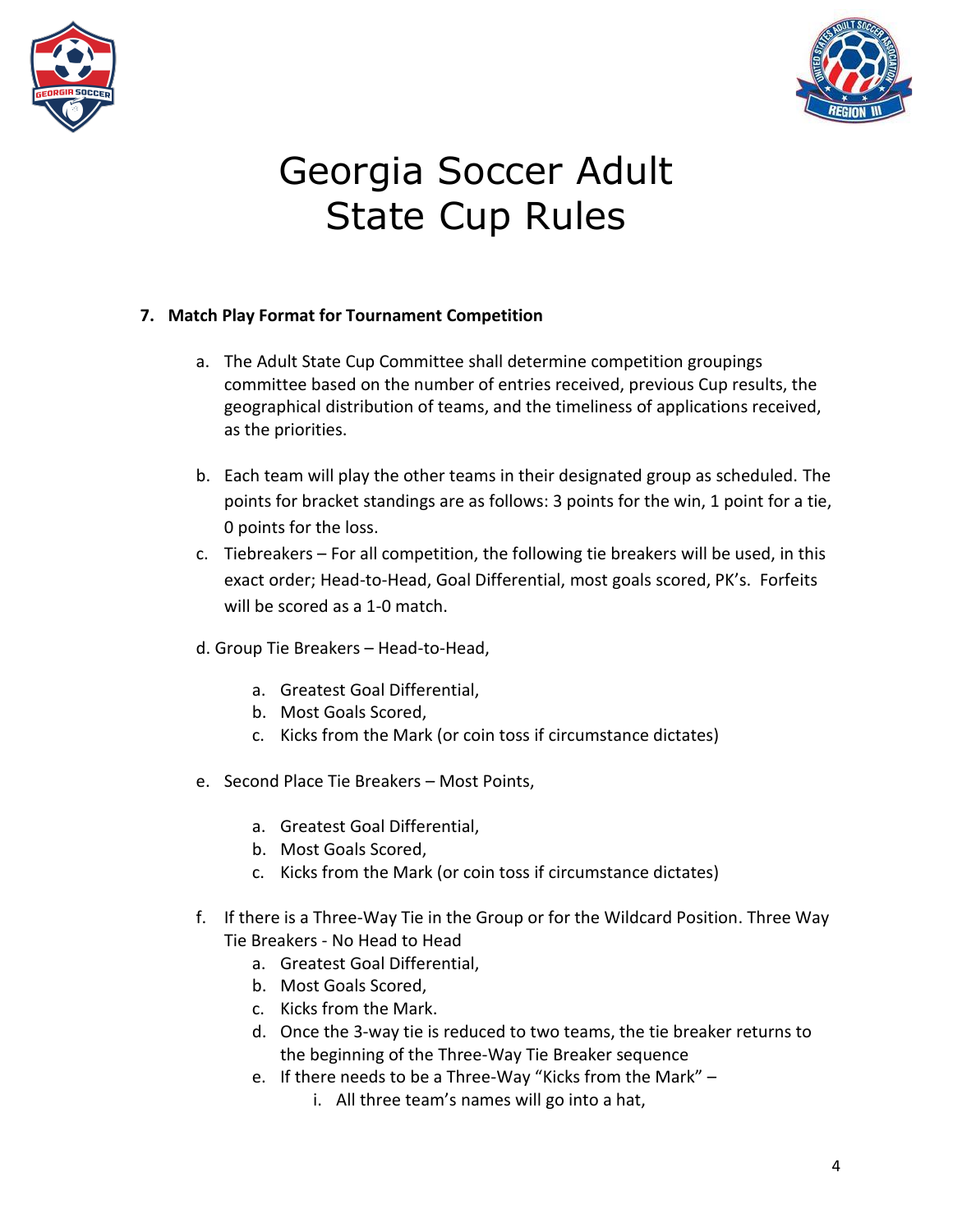



- ii. First team drawn will receive the "by" and be considered the home team,
- iii. The next team drawn will kick in the first round of "Kicks from the Mark" and be considered the home team,
- iv. The remaining team will be considered the visitor and will call the coin toss,
- v. Second and Third team will compete in "Kicks from the Mark",
- vi. Winner competes with First Draw

## **g. Match Officials**

a. The Adult State Cup Committee shall be responsible to assign all match officials and determine the amount of compensation for the officials for all State rounds. Committee.

## **h. Match Not Completed in its Entirety.**

- a. A match terminated before completion of regulation shall be replayed in its entirety except for the following two circumstances:
	- i. If the match is terminated clearly as the result of misconduct of one of the teams, its management and/or its followers, then the match shall be determined a forfeit by the offending team and awarded to the opposing team. Review and disposition of such a situation shall be conducted by the State Cup Committee and the Georgia Soccer Adult D&P Committee.
	- ii. If the match is terminated due to one of the teams no longer able to field the minimum required seven (7) players to continue the match, then the match shall be determined a forfeit by the team that no longer could continue with the minimum required and awarded to the opposing team.
- b. For matches played in a tournament format where the match was terminated due to weather conditions or other extenuating circumstances that no longer allowed the match to be playable, the State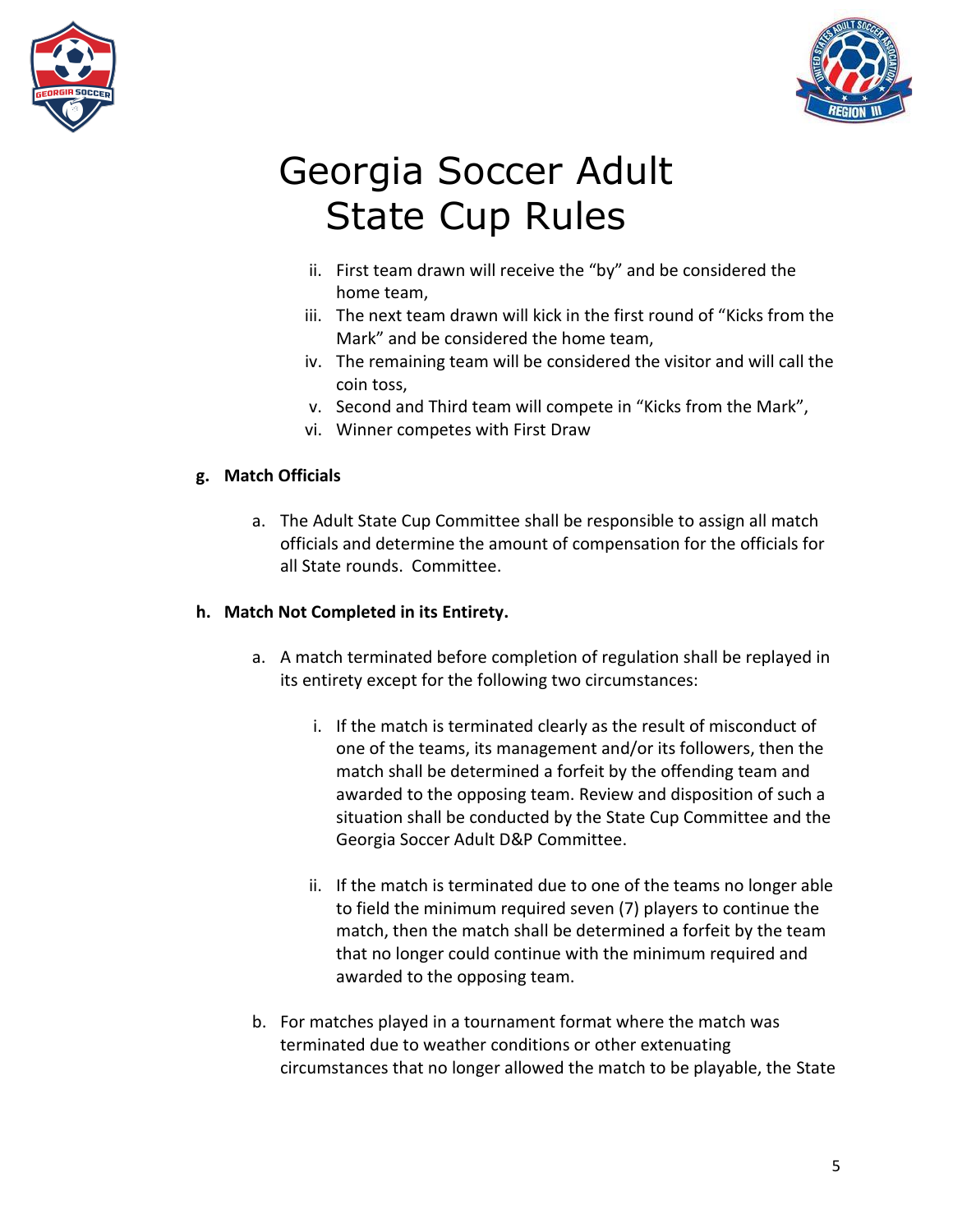



Cup Committee shall determine the outcome for that competition and any scheduling changes.

# **i. Technical Area**

a. Teams will be permitted to have no more than four team officials (coaches, assistant coaches, and trainers) along with the players listed on the Match Day Roster in the team's technical area. 18 Player Dress Squad and 4 Team Officials only allowed.

## **j. Spectators/Supporters**

a. Spectators/supporters must be seated on the opposite touchline from the team benches or designated seating areas in the stands. Spectators are not permitted on the field or in the technical area. Teams are responsible for the conduct of their supporters. If it is determined that a match is disrupted or terminated due to the conduct of a team's supporters, sanctions may include forfeiture of match, disqualification from future cup matches and a fine not to exceed one thousand dollars (\$1,000).

## **k. Player & Team Official Discipline**

l. **Team officials** (coaches, assistant coaches, trainers, and others allowed to be in the technical area) are expected to behave in a responsible manner. A team official may be expelled from the field by the referee, in which case the team official must leave the technical and playing area of the field entirely and no longer participate directly or indirectly in the match. The dismissed team official will also be suspended from participating in the next scheduled match of the official's team. The State Cup Committee reserves the authority to impose further sanctions necessary to uphold the integrity of the game.

## **m. Player Suspensions**

a. A player issued a red card, including because of being issued two (2) yellow cards in the same match, shall be suspended at minimum for one (1) game in that competition.